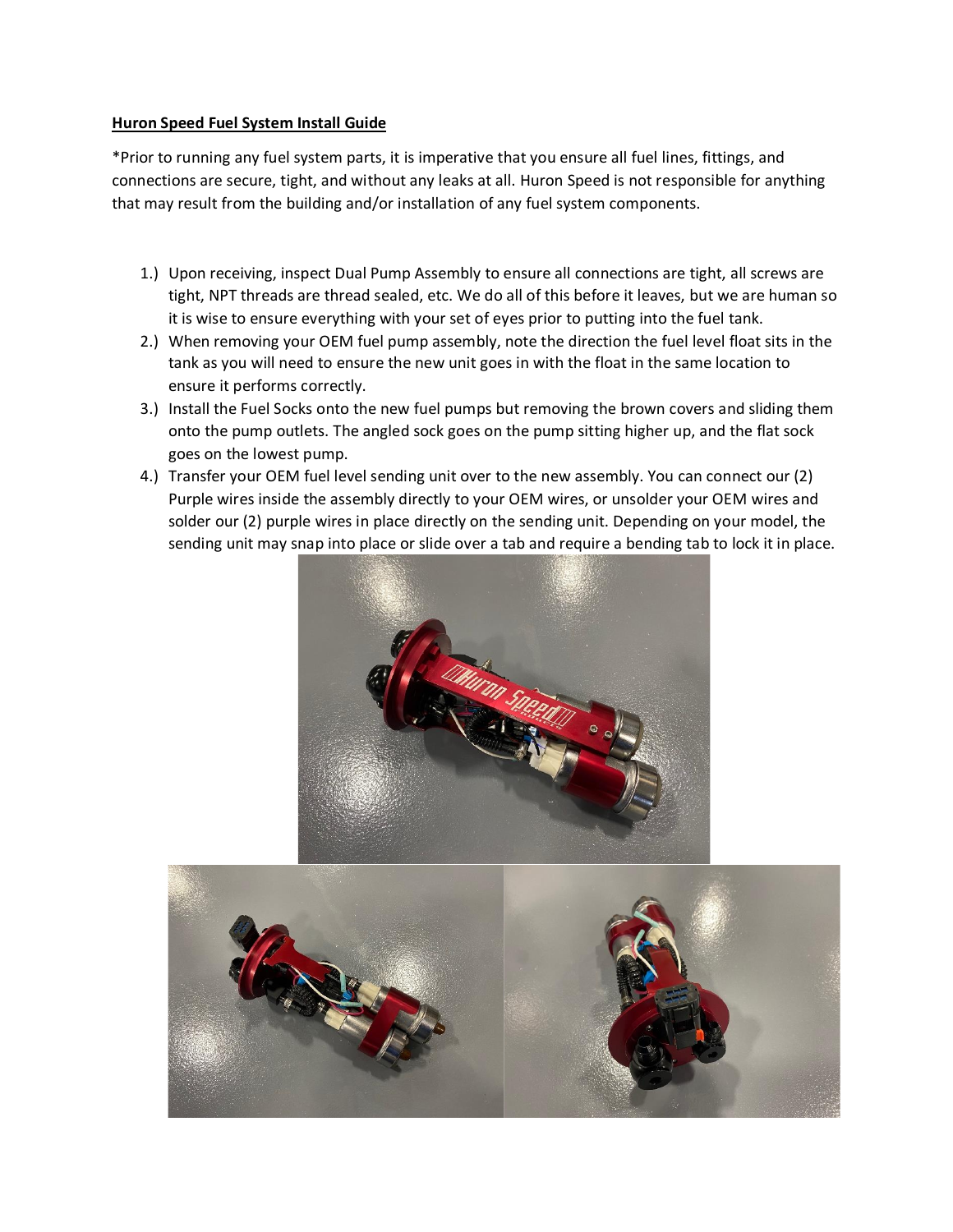## **Electrical Harness**

- 1.) Our Fuel Pump Wiring harness is designed to make the most complicated part of the process as easy as possible! The diagram below will help show where each connection goes.
- 2.) Connect the Large connector to the Bulkhead fitting on the top of the Dual pump assembly and begin laying out your harness. We have found the Relays and Fuse Holders to mount nicely in the driver's side kick panel on the trucks and under the car on the F-bodies next to the OEM electrical bulkhead.
- 3.) (2) Red power wires will run up near your battery where you will then connect each red wire to the Grey Fusible links supplied in the small bag with your harness. You will then connect the eyelet from the fusible links to the battery.
- 4.) The (2) Black wires with eyelets will go to a good chassis ground.
- 5.) Locate the OEM Fuel Pump Trigger wire from your OEM pump wiring and you will cut and connect it directly to our Blue wire with the butt connector on the end.
- 6.) Locate the OEM Fuel Pump Sending Unit wires from your OEM pump wiring and you will cut and connect directly our (2) Purple wires. We supply self-soldering heat shrink connectors to make this easy for you.
- 7.) The last wire will be the longer coil of a single black wire. This is the trigger for the secondary fuel pump which needs a switched ground. This can be a popular Hobbs switch, the Aux. Wire on an Eboost-2 boost controller, or if running a Holley system it can be a switched ground. Not recommended due to increasing fuel temperature and unnecessary wear on the second pump but you can simply chassis ground this wire and it will run both pumps at all times.
- 8.) Clean up the install ensuring that everything is properly secured, mounted, tucked away, routed cleanly, etc.

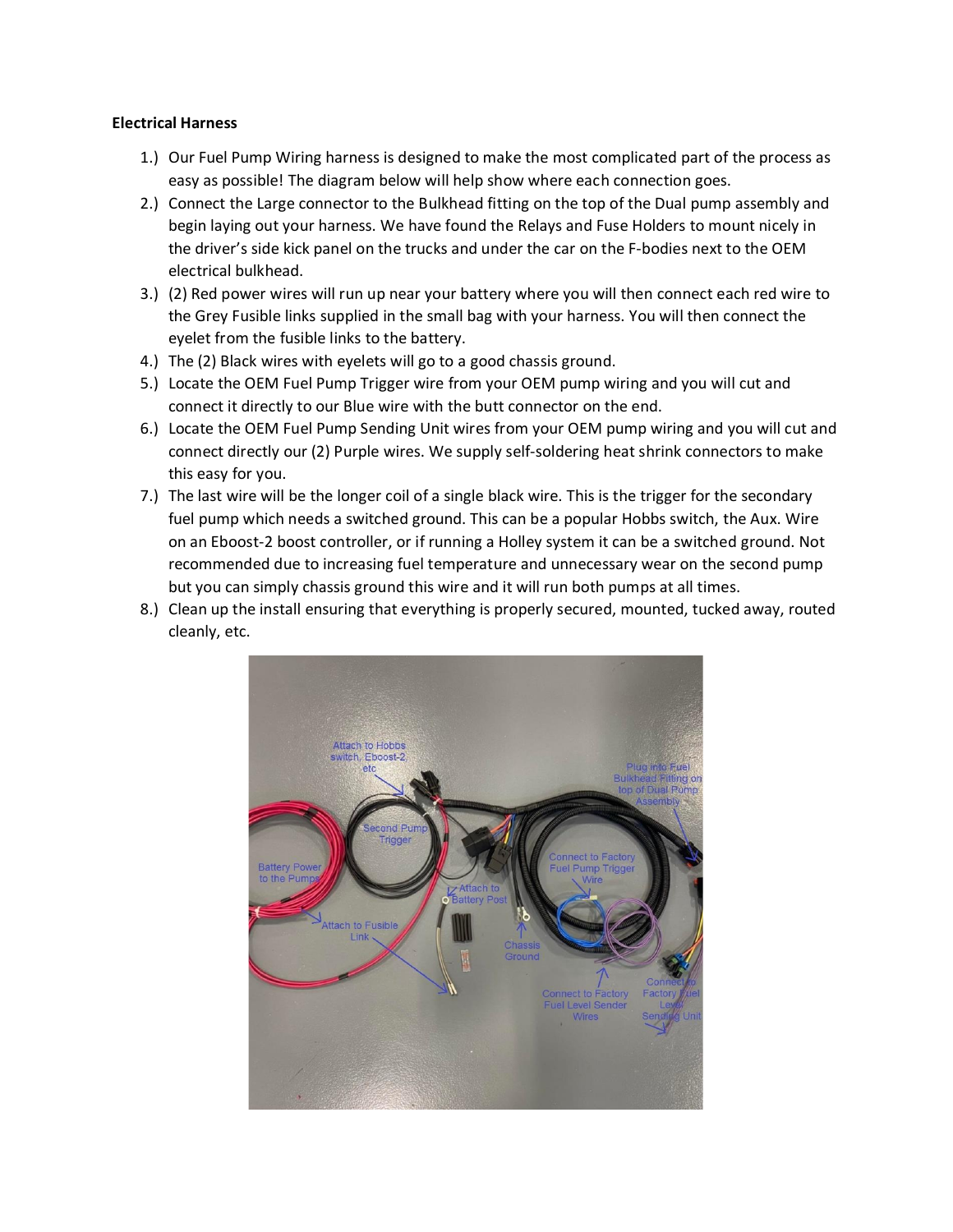## Plumbing

Stage 2 Kits

- 1.) There are many ways to plumb the fuel system per your preference, we will go over the 2 most popular below.
- 2.) We recommend deciding which hose end style is best for your routing based on the application and attaching that to the end of your coil of -8an feed and -6an return hose. We find straights off the Fuel Pump Assembly work best on the F-bodies and 90's on the Trucks.
- 3.) With the hose end fitting assembled to the feed and drain lines, remove the Banjo Feed and Return fittings on the Fuel Pump Assembly. Thread the hose ends onto the banjo fittings trying to get a flat section parallel to the top hat for best clearance, ensure completely tight. Now thread the Banjo fittings back down onto the top of the Fuel Pump Assembly and ensure tight.



4.) Cleanly route the Feed hose, Return Hose, and Electrical harness out from the tank area.

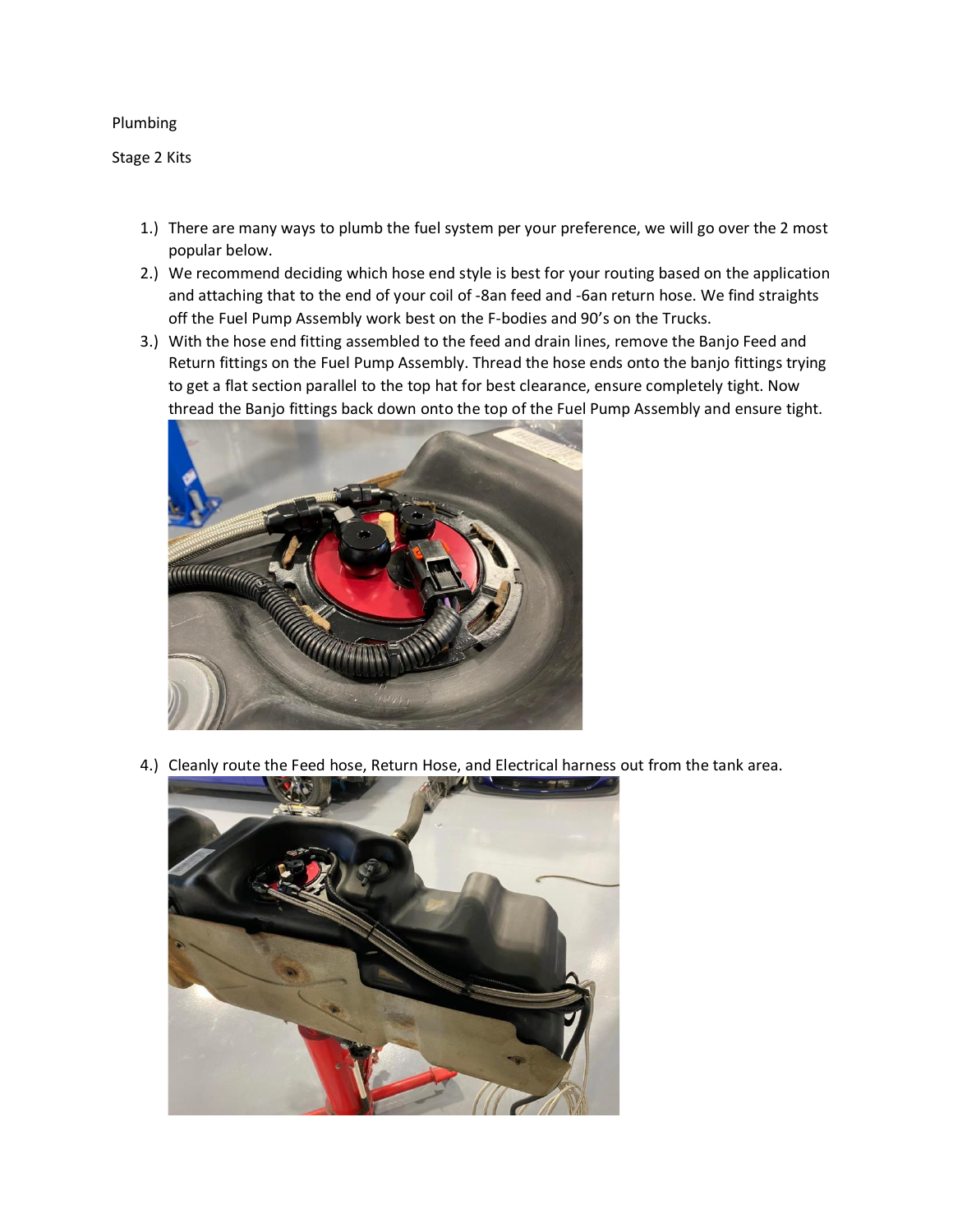5.) Find a location you prefer that is a solid and easy to access mounting location for the Fuel Filter. We like to mount them directly to the frame rail on both F-body and Truck Applications. The Silver Billet Mounting brackets will secure the Holley Filter in place as shown below.



6.) From the outlet of the Fuel Filter you now have your preference on how the rest of the plumbing runs. Regulator post rails and Regulator pre rails are both options shown here.